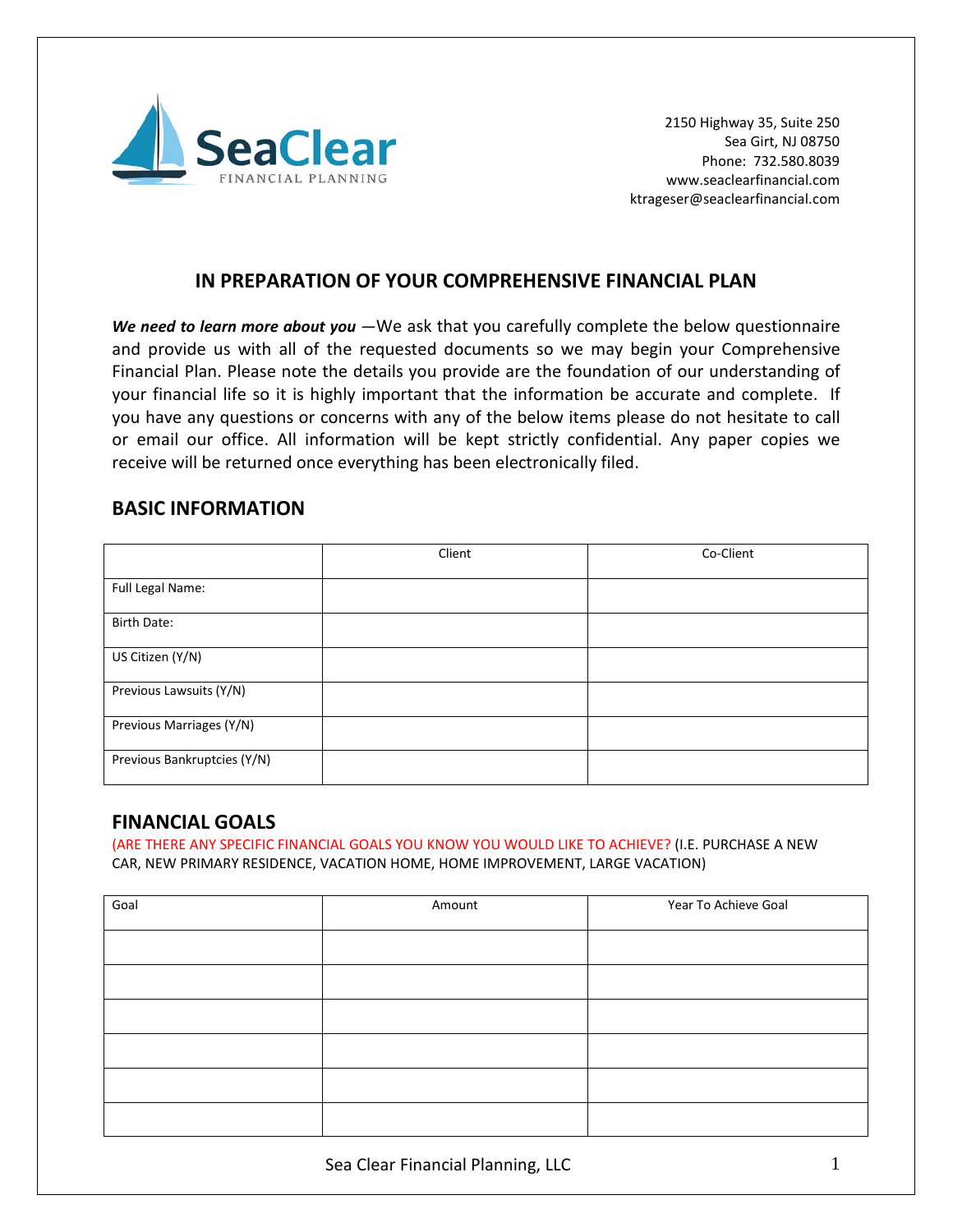# **CASH FLOW ANALYSIS INFORMATION**

(MONTHLY OR ANNUALLY) (IT IS CRITICAL YOU CAREFULLY ESTIMATE WHATEVER IS APPLICABLE)

| <b>Primary Residence</b>          | <b>Monthly</b> | Annually |
|-----------------------------------|----------------|----------|
| Lawn Mowing                       |                |          |
| Lawn Maintenance (Chemicals)      |                |          |
| House Maintenance (Gutters, etc.) |                |          |
| <b>House Cleaning</b>             |                |          |
| Real Estate Taxes                 |                |          |
| <b>Rent Payments</b>              |                |          |
| <b>Association Fees</b>           |                |          |

| <b>Investment Property</b><br>(Second Home, Rental) | <b>Monthly</b> | Annually |
|-----------------------------------------------------|----------------|----------|
| <b>Real Estate Taxes</b>                            |                |          |
|                                                     |                |          |
| <b>Association Fees</b>                             |                |          |
|                                                     |                |          |
| <b>House Maintenance</b>                            |                |          |
| (Gutters, Lawn, Etc.)                               |                |          |
| Gas / Electric / Oil                                |                |          |
|                                                     |                |          |
| Cable / Home Phone / Internet                       |                |          |
|                                                     |                |          |
| Other:                                              |                |          |
|                                                     |                |          |

| <b>Primary Residence - Utilities</b> | <b>Monthly</b> | Annually |
|--------------------------------------|----------------|----------|
| Cable / Home Phone / Internet        |                |          |
| Gas                                  |                |          |
| Electric                             |                |          |
| Garbage Collection                   |                |          |
| Cell Phones                          |                |          |
| Alarm System                         |                |          |
| Water / Sprinkler System             |                |          |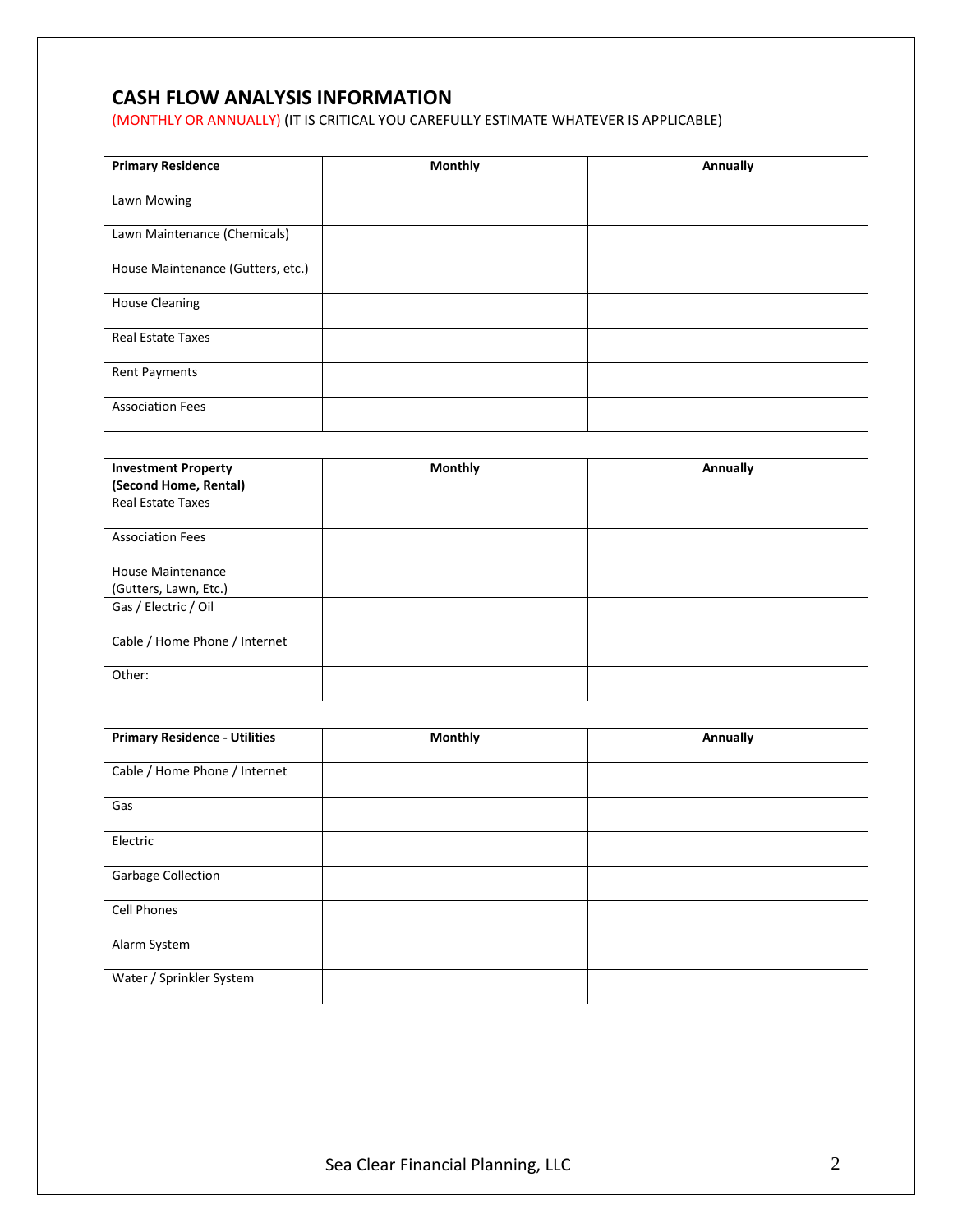| <b>Insurance Premiums</b>                                                   | <b>Monthly</b> | <b>Annually</b> |
|-----------------------------------------------------------------------------|----------------|-----------------|
| Homeowners                                                                  |                |                 |
| Auto                                                                        |                |                 |
| Umbrella                                                                    |                |                 |
| Flood                                                                       |                |                 |
| Other / Boat                                                                |                |                 |
| Private Life Insurance<br>(Client) (not through work)                       |                |                 |
| Private Life Insurance<br>(Co Client) (not through work)                    |                |                 |
| Private Long Term Disability<br>Insurance (Client) (not through<br>work)    |                |                 |
| Private Long Term Disability<br>Insurance (Co client) (not through<br>work) |                |                 |
| Long Term Care Insurance                                                    |                |                 |
| Medical                                                                     |                |                 |
| Dental                                                                      |                |                 |
| Vision                                                                      |                |                 |

| <b>Recreation / Misc Spending</b>         | <b>Monthly</b> | Annually |
|-------------------------------------------|----------------|----------|
| Vacation / Travel                         |                |          |
| Hobbies / Golf / Tennis                   |                |          |
| <b>Gym Memberships</b>                    |                |          |
| Golf / Pool / Country Club<br>Memberships |                |          |
| Books / Subscriptions / Music             |                |          |
| Holidays / Birthday Gifts                 |                |          |
| ATM Withdrawals                           |                |          |
| Tax / Professional Fees                   |                |          |
| Donations                                 |                |          |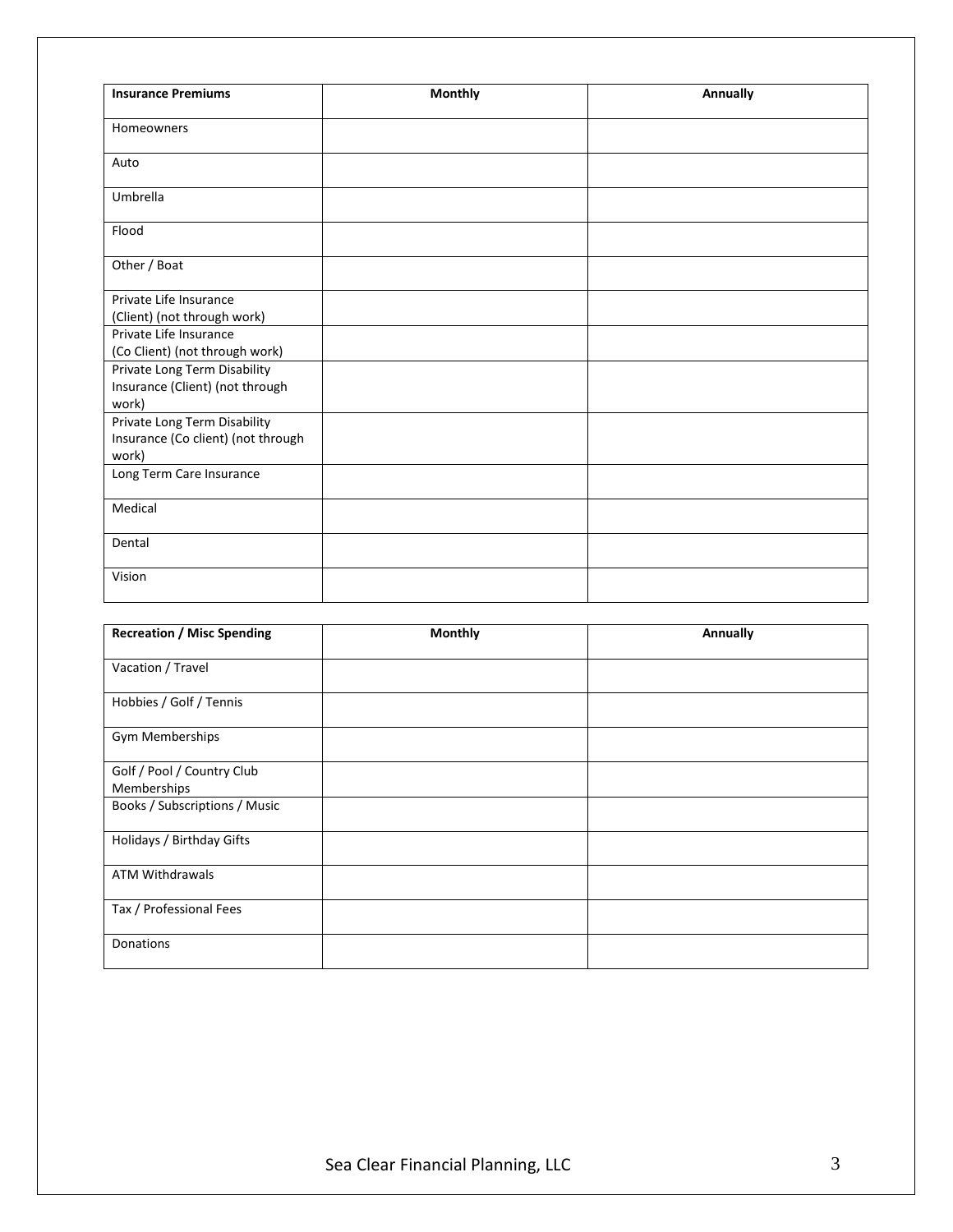| Food / Work / Transportation | <b>Monthly</b> | Annually |
|------------------------------|----------------|----------|
| Groceries                    |                |          |
| Dining Out                   |                |          |
| Costco / Alcohol             |                |          |
| Auto Fuel                    |                |          |
| Auto Tolls                   |                |          |
| Auto Repairs / Washes        |                |          |
| Work Lunches                 |                |          |
| <b>Work Dues</b>             |                |          |
| Work Commuting - Bus / Ferry |                |          |

| <b>Personal Care</b>                                                   | <b>Monthly</b> | Annually |
|------------------------------------------------------------------------|----------------|----------|
| Nails/Cosmetics / Haircuts                                             |                |          |
| Prescriptions / Medications/<br><b>Estimated Out of Pocket Medical</b> |                |          |
| Clothing / Shoes                                                       |                |          |
| Dry Cleaning                                                           |                |          |

| <b>Pet Care</b> | <b>Monthly</b> | Annually |
|-----------------|----------------|----------|
| Food            |                |          |
| Prescriptions   |                |          |
| Grooming        |                |          |
| Vet Care        |                |          |

| <b>Education / Child Care Expenses</b> | <b>Monthly</b> | Annually |
|----------------------------------------|----------------|----------|
| Day Care / After Care                  |                |          |
| Private School                         |                |          |
| <b>College Payments</b>                |                |          |
| Athletic Activities / Other            |                |          |
| Music / Theatre Activities             |                |          |
| <b>Summer Camp Activities</b>          |                |          |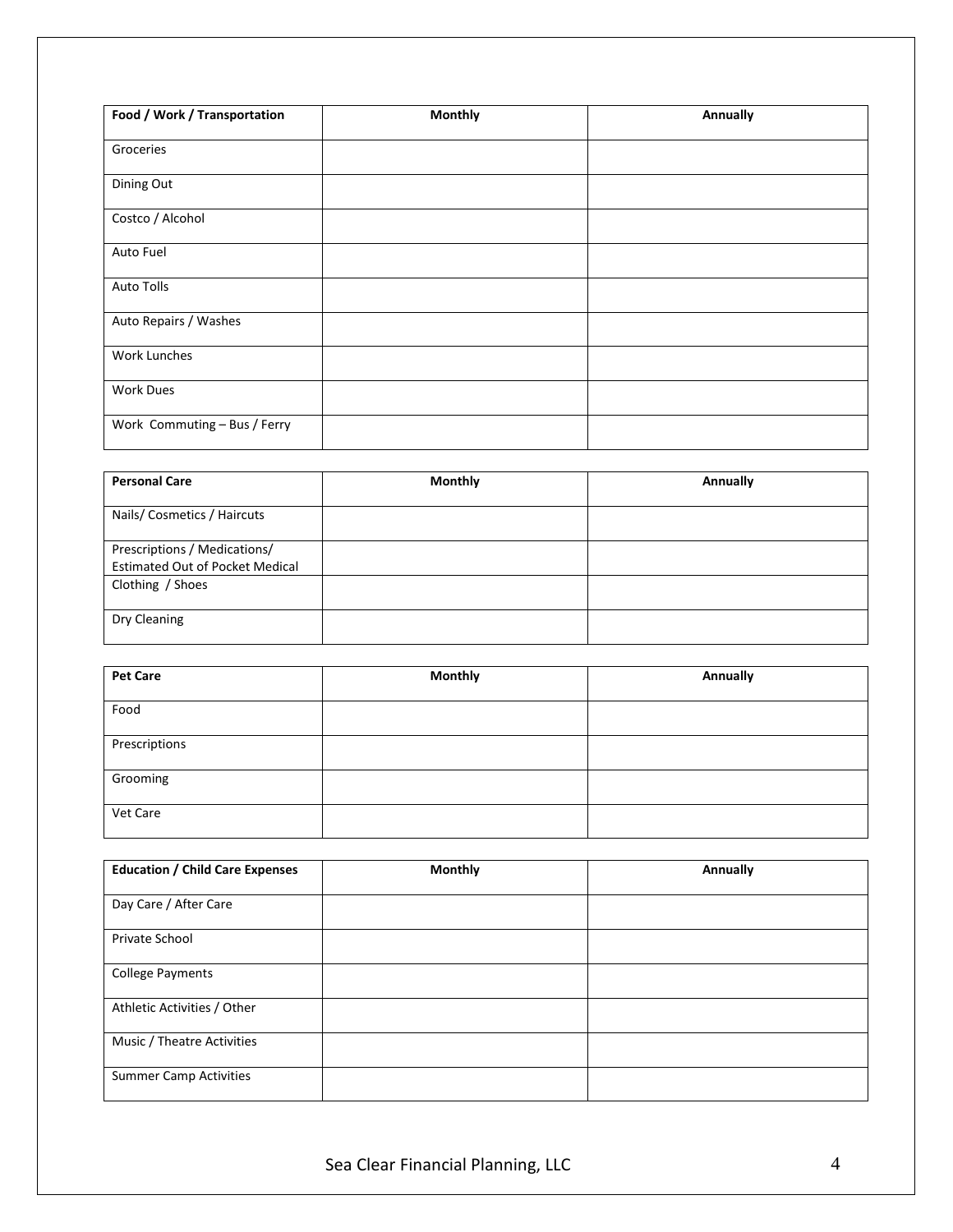# **SAVINGS & INVESTMENT CONTRIBUTIONS / EXTRA MORTGAGE PAYMENTS**

| <b>Liquid Savings Contributions</b> | <b>Monthly</b> | Annually |
|-------------------------------------|----------------|----------|
| Petty Savings Account               |                |          |
| <b>Emergency Fund Account</b>       |                |          |

| <b>Investment Contributions</b> | <b>Monthly</b> | Annually |
|---------------------------------|----------------|----------|
| Taxable Investment Account      |                |          |
| Taxable Investment Account      |                |          |
| <b>Company Stock</b>            |                |          |

| <b>Retirement Savings Contributions</b>          | <b>Monthly</b> | Annually |
|--------------------------------------------------|----------------|----------|
| <b>Traditional IRA Accounts</b>                  |                |          |
| <b>Roth IRA Accounts</b>                         |                |          |
| <b>Annuity Accounts</b>                          |                |          |
| 401(K) / Other Rtmt Plan Accounts<br>(Client)    |                |          |
| 401(K) / Other Rtmt Plan Accounts<br>(Co Client) |                |          |
| <b>Pension Contributions</b>                     |                |          |

| <b>Education Savings Contributions</b> | <b>Monthly</b> | Annually |
|----------------------------------------|----------------|----------|
| 529 Plan / Other Account               |                |          |

| <b>Mortgage Reduction</b> | <b>Monthly</b> | Annually |
|---------------------------|----------------|----------|
| Extra Mortgage Payments   |                |          |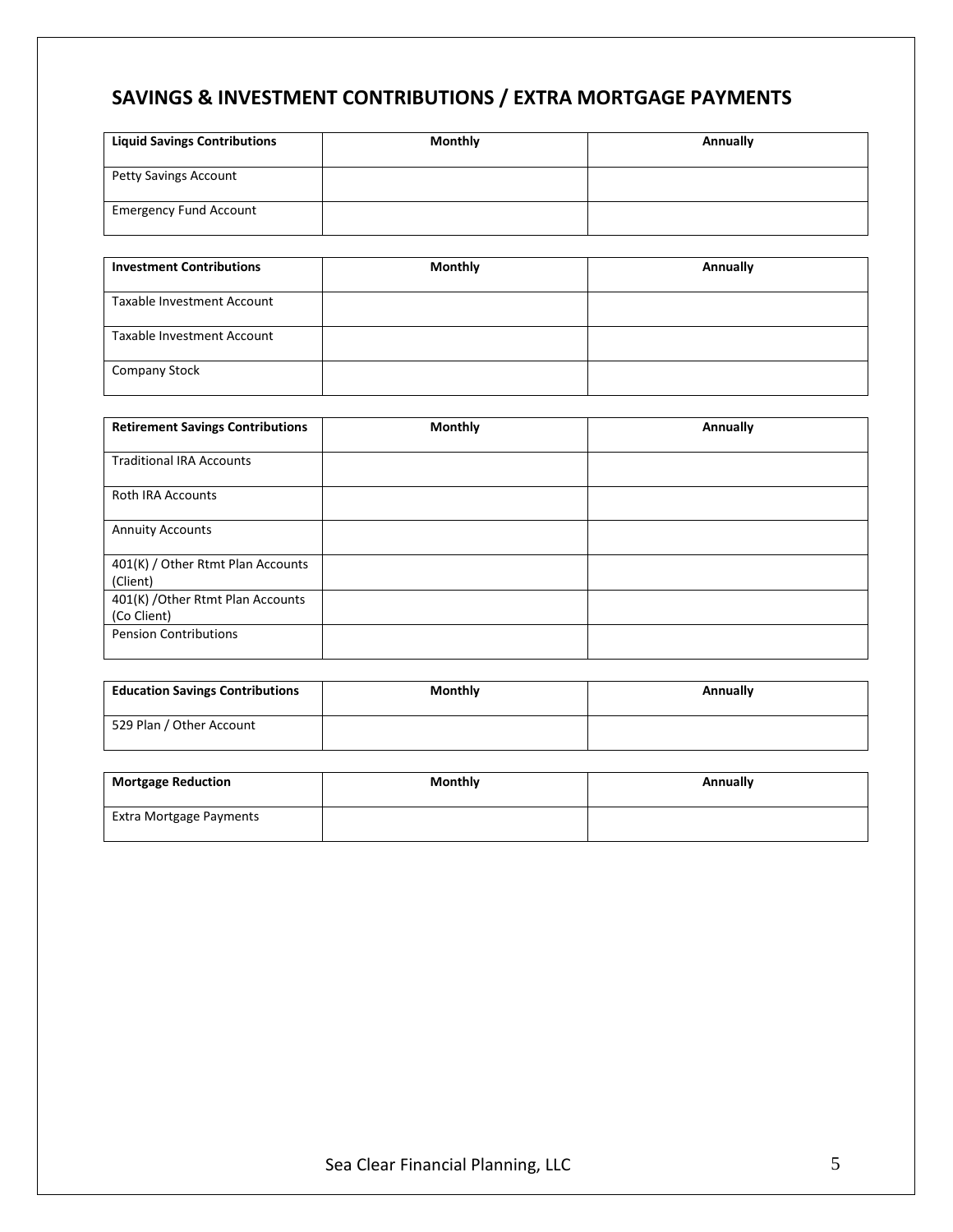# **DOCUMENTS TO BE PROVIDED**

(PLEASE PROVIDE COPIES OF THE FOLLOWING DOCUMENTS)

| <b>Cash Flow Planning</b> | <b>Check If Provided</b> | Check If Can't Find / Don't Have/ NA |
|---------------------------|--------------------------|--------------------------------------|
| Most Recent Pay Stubs     |                          |                                      |

| <b>Income Tax Planning</b>     | <b>Check If Provided</b> | Check If Can't Find / Don't Have/ NA |
|--------------------------------|--------------------------|--------------------------------------|
| Most Recent State Tax Return   |                          |                                      |
| Most Recent Federal Tax Return |                          |                                      |

| <b>Education Planning</b> | <b>Check If Provided</b> | Check If Can't Find / Don't Have/ NA |
|---------------------------|--------------------------|--------------------------------------|
| 529 Plan Statements       |                          |                                      |
| UTMA / UGMA Statements    |                          |                                      |

| <b>Insurance Planning</b>         | <b>Check If Provided</b> | Check If Can't Find / Don't Have/ NA |
|-----------------------------------|--------------------------|--------------------------------------|
| Homeowners Insurance Policies     |                          |                                      |
| (Primary & Investment Property)   |                          |                                      |
| Auto Insurance Policy             |                          |                                      |
| Umbrella Insurance Policy         |                          |                                      |
| Flood Insurance Policy            |                          |                                      |
| Life Insurance Policies           |                          |                                      |
| (Private)                         |                          |                                      |
| Life Insurance Policies           |                          |                                      |
| (Employer Provided)               |                          |                                      |
| Long Term Disability Insurance    |                          |                                      |
| (Private)                         |                          |                                      |
| Long Term Disability Insurance    |                          |                                      |
| (Employer Provided)               |                          |                                      |
| Long Term Care Insurance Policies |                          |                                      |
|                                   |                          |                                      |

| <b>Investment Planning</b>                                         | <b>Check If Provided</b> | Check If Can't Find / Don't Have/ NA |
|--------------------------------------------------------------------|--------------------------|--------------------------------------|
|                                                                    |                          |                                      |
| <b>Checking Account Statements</b>                                 |                          |                                      |
| <b>Savings Account Statements</b>                                  |                          |                                      |
| <b>CD Account Statements</b>                                       |                          |                                      |
| <b>Employee Stock Information</b>                                  |                          |                                      |
| <b>Investment Account Statements</b><br>(Non Retirement / Taxable) |                          |                                      |